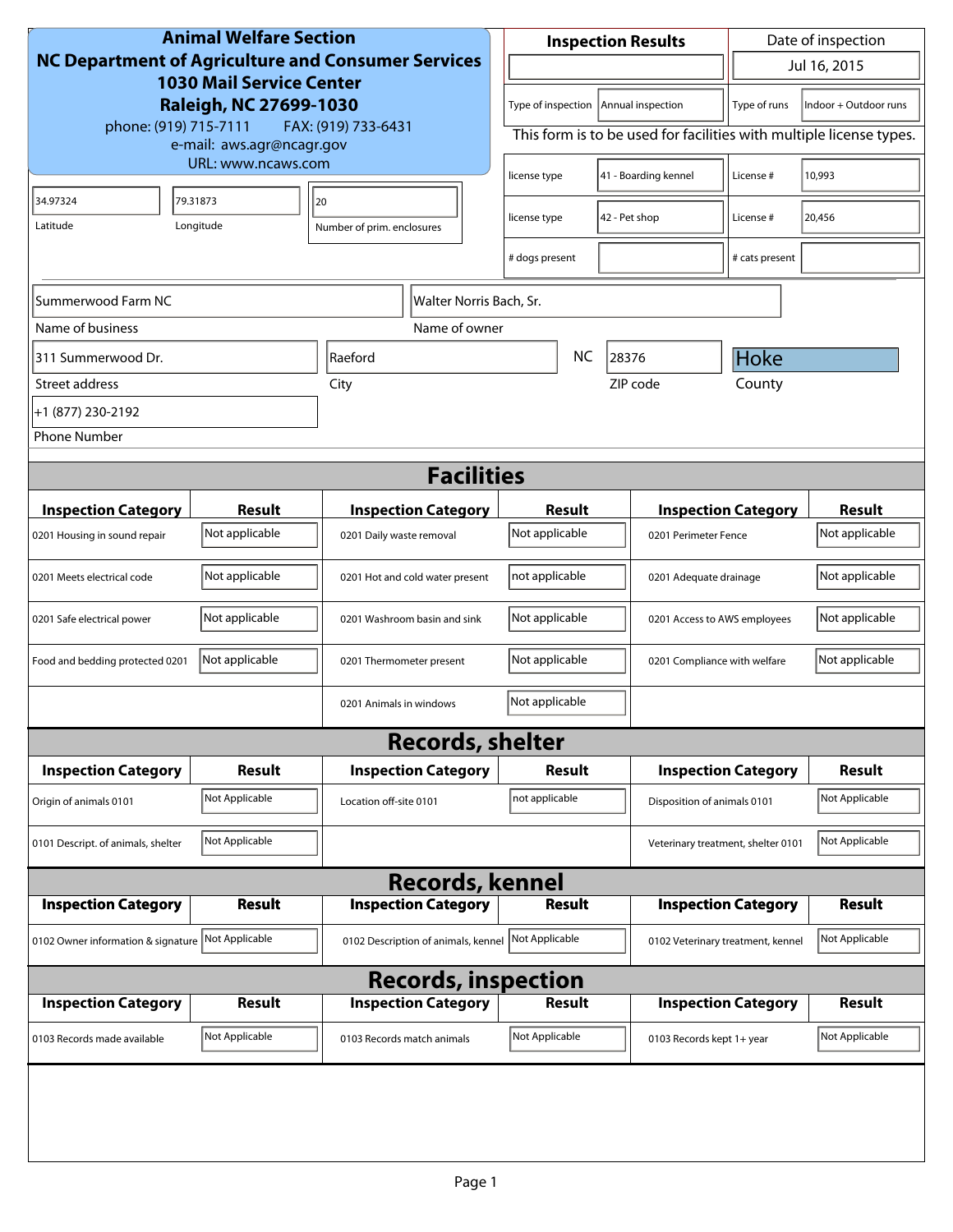| <b>Animal Welfare Section, NCDA&amp;CS</b>                  |                |                                    | Date of inspection<br><b>Inspection Results</b> |                                    |                |  |  |  |
|-------------------------------------------------------------|----------------|------------------------------------|-------------------------------------------------|------------------------------------|----------------|--|--|--|
| Inspection Report, continued                                |                |                                    |                                                 | $\overline{\phantom{0}}$           | Jul 16, 2015   |  |  |  |
|                                                             |                |                                    |                                                 |                                    |                |  |  |  |
| Summerwood Farm NC                                          |                | Walter Norris Bach, Sr.            |                                                 | Raeford                            | <b>NC</b>      |  |  |  |
|                                                             |                | <b>Indoor facilities</b>           |                                                 |                                    |                |  |  |  |
| <b>Inspection Category</b>                                  | <b>Result</b>  | <b>Inspection Category</b>         | Result                                          | <b>Inspection Category</b>         | <b>Result</b>  |  |  |  |
| 0202 Ambient temperature, indoor                            | Not Applicable | 0202 Ventilation, indoor           | Not Applicable                                  | 0202 Lighting, indoor              | Not Applicable |  |  |  |
| 0202 Imperv./Sanitary surf., indoor                         | Not Applicable | 0202 Drainage, indoor              | Not Applicable                                  |                                    |                |  |  |  |
| <b>Outdoor facilities</b>                                   |                |                                    |                                                 |                                    |                |  |  |  |
| <b>Inspection Category</b>                                  | <b>Result</b>  | <b>Inspection Category</b>         | Result                                          | <b>Inspection Category</b>         | <b>Result</b>  |  |  |  |
| 0203 Impervious surfaces, outdoor                           | Not Applicable | 0203 Housing, 1 per animal         | Not Applicable                                  | 0203 Protection from elements      | Not Applicable |  |  |  |
| 0203 Owner advised, outdoor                                 | Not Applicable | 0203 Drainage, outdoor             | Not Applicable                                  |                                    |                |  |  |  |
| <b>Primary enclosures</b>                                   |                |                                    |                                                 |                                    |                |  |  |  |
| <b>Inspection Category</b>                                  | <b>Result</b>  | <b>Inspection Category</b>         | Result                                          | <b>Inspection Category</b>         | <b>Result</b>  |  |  |  |
| 0204 Drainage prev. cross contam.                           | Not Applicable | 0204 Fence height >= 5 feet        | Not Applicable                                  | 0204 1:10 ratio, person: animal    | Not Applicable |  |  |  |
| 0204 Surf. impervious to moisture                           | Not Applicable | 0204 Enclosure is escape proof     | Not Applicable                                  | 0204 Cats, $>=$ 4 sq. ft. / adult  | Not Applicable |  |  |  |
| 0204 Prevent contact with wood                              | Not Applicable | 0204 Solid resting surface         | Not Applicable                                  | 0204 Cats, $<= 12$ / enclosure     | Not Applicable |  |  |  |
| 0204 Enclosures in sound repair                             | Not Applicable | 0204 Cats, raised resting surface  | Not Applicable                                  | 0204 Cats, 1 litter pan / 3 adults | Not Applicable |  |  |  |
| 0204 Size of enclosure                                      | Not Applicable | 0204 Dogs, supervision if > 4      | Not Applicable                                  |                                    |                |  |  |  |
| <b>Feeding</b>                                              |                |                                    |                                                 |                                    |                |  |  |  |
| <b>Inspection Category</b>                                  | <b>Result</b>  | <b>Inspection Category</b>         | <b>Result</b>                                   | <b>Inspection Category</b>         | <b>Result</b>  |  |  |  |
| 0205 Feeding, 1x / day, adult                               | Not Applicable | 0205 Feeding, 1 bowl / adult       | Not Applicable                                  | 0205 Feeding, commercial food      | Not Applicable |  |  |  |
| 0205 Feeding, bowl in good repair                           | Not Applicable | 0205 Feeding, quality food         | Not Applicable                                  | 0205 Feeding, bowl is protected    | Not Applicable |  |  |  |
| 0205 Feeding, 2x / day, young                               | Not Applicable |                                    |                                                 |                                    |                |  |  |  |
| <b>Watering</b>                                             |                |                                    |                                                 |                                    |                |  |  |  |
| <b>Inspection Category</b>                                  | Result         | <b>Inspection Category</b>         | Result                                          |                                    |                |  |  |  |
| 0206 Watering, continuous access                            | Not Applicable | 0206 Watering, bowl in good repair | Not Applicable                                  |                                    |                |  |  |  |
| <b>Sanitation/Employees/Classification &amp; Separation</b> |                |                                    |                                                 |                                    |                |  |  |  |
| <b>Inspection Category</b>                                  | <b>Result</b>  | <b>Inspection Category</b>         | <b>Result</b>                                   | <b>Inspection Category</b>         | <b>Result</b>  |  |  |  |
| 0207 Waste removal 2x / day                                 | Not Applicable | 0207 Grounds overgrown             | Not Applicable                                  | 0207 Young given social interact.  | Not Applicable |  |  |  |
| 0207 Animals removed while clean                            | Not Applicable | 0207 Pest Control                  | Not Applicable                                  | 0207 Species separated             | Not Applicable |  |  |  |
|                                                             |                |                                    |                                                 |                                    |                |  |  |  |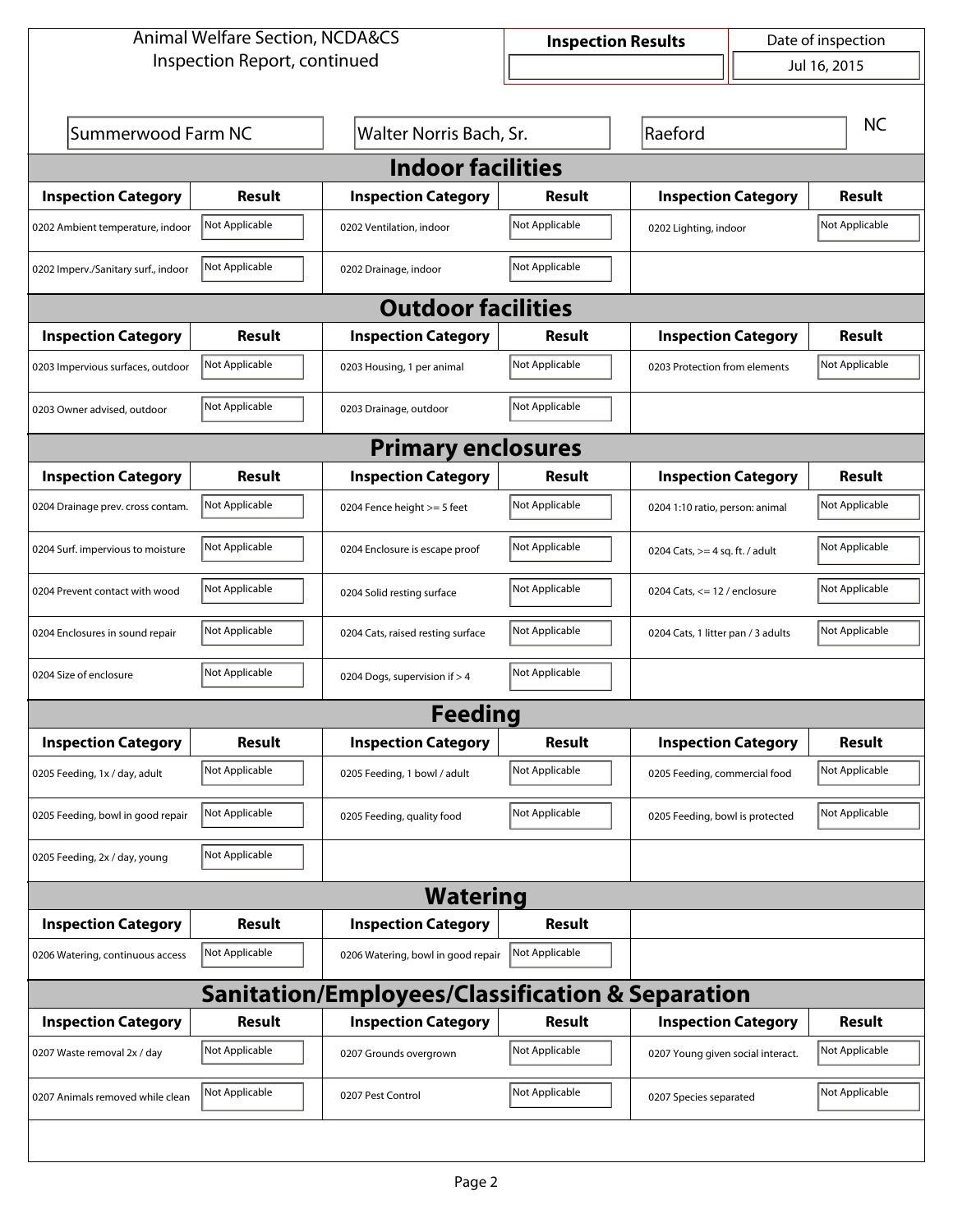| Inspection Report, continued<br>Summerwood Farm NC<br><b>Result</b><br>Not Applicable<br>Not Applicable<br>Not Applicable<br>Result<br>Not Applicable | Walter Norris Bach, Sr.<br><b>Sanitation/Employees/Classification &amp; Separation (continued)</b><br><b>Inspection Category</b><br>0207 Number of employees<br>0207 Females in estrus, separated<br>0207 Owner perm, commingling<br>0207 Young with dam<br><b>Veterinary Care</b><br><b>Inspection Category</b> | <b>Approved</b><br><b>Result</b><br>Not Applicable<br>Not Applicable<br>Not Applicable<br>Not Applicable<br>Result | Raeford<br><b>Inspection Category</b><br>0207 Isolation area & signage<br>0207 Long term care program<br>0207 Animals confined |                            | Jul 16, 2015<br><b>NC</b><br><b>Result</b><br>Not Applicable<br>Not Applicable<br>Not Applicable                                                                                                                                                                         |  |  |  |
|-------------------------------------------------------------------------------------------------------------------------------------------------------|------------------------------------------------------------------------------------------------------------------------------------------------------------------------------------------------------------------------------------------------------------------------------------------------------------------|--------------------------------------------------------------------------------------------------------------------|--------------------------------------------------------------------------------------------------------------------------------|----------------------------|--------------------------------------------------------------------------------------------------------------------------------------------------------------------------------------------------------------------------------------------------------------------------|--|--|--|
|                                                                                                                                                       |                                                                                                                                                                                                                                                                                                                  |                                                                                                                    |                                                                                                                                |                            |                                                                                                                                                                                                                                                                          |  |  |  |
|                                                                                                                                                       |                                                                                                                                                                                                                                                                                                                  |                                                                                                                    |                                                                                                                                |                            |                                                                                                                                                                                                                                                                          |  |  |  |
|                                                                                                                                                       |                                                                                                                                                                                                                                                                                                                  |                                                                                                                    |                                                                                                                                |                            |                                                                                                                                                                                                                                                                          |  |  |  |
|                                                                                                                                                       |                                                                                                                                                                                                                                                                                                                  |                                                                                                                    |                                                                                                                                |                            |                                                                                                                                                                                                                                                                          |  |  |  |
|                                                                                                                                                       |                                                                                                                                                                                                                                                                                                                  |                                                                                                                    |                                                                                                                                |                            |                                                                                                                                                                                                                                                                          |  |  |  |
|                                                                                                                                                       |                                                                                                                                                                                                                                                                                                                  |                                                                                                                    |                                                                                                                                |                            |                                                                                                                                                                                                                                                                          |  |  |  |
|                                                                                                                                                       |                                                                                                                                                                                                                                                                                                                  |                                                                                                                    |                                                                                                                                |                            |                                                                                                                                                                                                                                                                          |  |  |  |
|                                                                                                                                                       |                                                                                                                                                                                                                                                                                                                  |                                                                                                                    |                                                                                                                                |                            |                                                                                                                                                                                                                                                                          |  |  |  |
|                                                                                                                                                       |                                                                                                                                                                                                                                                                                                                  |                                                                                                                    |                                                                                                                                |                            |                                                                                                                                                                                                                                                                          |  |  |  |
|                                                                                                                                                       |                                                                                                                                                                                                                                                                                                                  |                                                                                                                    |                                                                                                                                |                            |                                                                                                                                                                                                                                                                          |  |  |  |
|                                                                                                                                                       |                                                                                                                                                                                                                                                                                                                  |                                                                                                                    |                                                                                                                                | <b>Inspection Category</b> | Result                                                                                                                                                                                                                                                                   |  |  |  |
|                                                                                                                                                       | 0210 Daily observation of animals                                                                                                                                                                                                                                                                                | Not Applicable                                                                                                     |                                                                                                                                | 0210 Rabies vaccination    |                                                                                                                                                                                                                                                                          |  |  |  |
| Not Applicable<br>0210 Veterinary care when needed                                                                                                    |                                                                                                                                                                                                                                                                                                                  |                                                                                                                    |                                                                                                                                |                            |                                                                                                                                                                                                                                                                          |  |  |  |
| <b>Vehicles</b>                                                                                                                                       |                                                                                                                                                                                                                                                                                                                  |                                                                                                                    |                                                                                                                                |                            |                                                                                                                                                                                                                                                                          |  |  |  |
|                                                                                                                                                       | 0301 Fresh air and ventilation                                                                                                                                                                                                                                                                                   | Not Applicable                                                                                                     |                                                                                                                                |                            | Not Applicable                                                                                                                                                                                                                                                           |  |  |  |
| <b>Primary Enclosure Used in Transportation</b>                                                                                                       |                                                                                                                                                                                                                                                                                                                  |                                                                                                                    |                                                                                                                                |                            |                                                                                                                                                                                                                                                                          |  |  |  |
|                                                                                                                                                       | <b>Inspection Category</b>                                                                                                                                                                                                                                                                                       | <b>Result</b>                                                                                                      |                                                                                                                                |                            | <b>Result</b>                                                                                                                                                                                                                                                            |  |  |  |
|                                                                                                                                                       | 0302 Age and species separated                                                                                                                                                                                                                                                                                   | Not Applicable                                                                                                     |                                                                                                                                |                            | Not Applicable                                                                                                                                                                                                                                                           |  |  |  |
|                                                                                                                                                       |                                                                                                                                                                                                                                                                                                                  |                                                                                                                    |                                                                                                                                |                            |                                                                                                                                                                                                                                                                          |  |  |  |
| <b>Transportation: Food and Water</b><br><b>Transportation: Care</b>                                                                                  |                                                                                                                                                                                                                                                                                                                  |                                                                                                                    |                                                                                                                                |                            |                                                                                                                                                                                                                                                                          |  |  |  |
|                                                                                                                                                       |                                                                                                                                                                                                                                                                                                                  |                                                                                                                    |                                                                                                                                |                            | <b>Result</b>                                                                                                                                                                                                                                                            |  |  |  |
|                                                                                                                                                       |                                                                                                                                                                                                                                                                                                                  |                                                                                                                    |                                                                                                                                |                            | Not Applicable                                                                                                                                                                                                                                                           |  |  |  |
|                                                                                                                                                       |                                                                                                                                                                                                                                                                                                                  |                                                                                                                    |                                                                                                                                |                            |                                                                                                                                                                                                                                                                          |  |  |  |
|                                                                                                                                                       | (b) 1, 2, 3 Make available for adopt.                                                                                                                                                                                                                                                                            | Not Applicable                                                                                                     |                                                                                                                                |                            | Not Applicable                                                                                                                                                                                                                                                           |  |  |  |
|                                                                                                                                                       | (f) 1, 2, 3 Animals were returned to<br>owner, adopted or euth only                                                                                                                                                                                                                                              | Not Applicable                                                                                                     |                                                                                                                                |                            | Not Applicable                                                                                                                                                                                                                                                           |  |  |  |
|                                                                                                                                                       | (i) Release animal to person, record<br>of approved government photo ID                                                                                                                                                                                                                                          | Not Applicable                                                                                                     |                                                                                                                                |                            |                                                                                                                                                                                                                                                                          |  |  |  |
|                                                                                                                                                       | Not Applicable<br><b>Result</b><br>Not Applicable<br>Not Applicable<br><b>Result</b><br>Not Applicable<br>Not Applicable<br>Not Applicable<br>Not Applicable                                                                                                                                                     |                                                                                                                    | <b>General Statute 19A-32.1</b>                                                                                                |                            | 0301 Cargo area clean<br><b>Inspection Category</b><br>0302 Size of transport enclosure<br><b>Inspection Category</b><br>0304 Observation of animals<br>(c) Viewing 3 days for 4 hours each<br>(g) i, ii Owner surrender held unless<br>proof ownership & signed consent |  |  |  |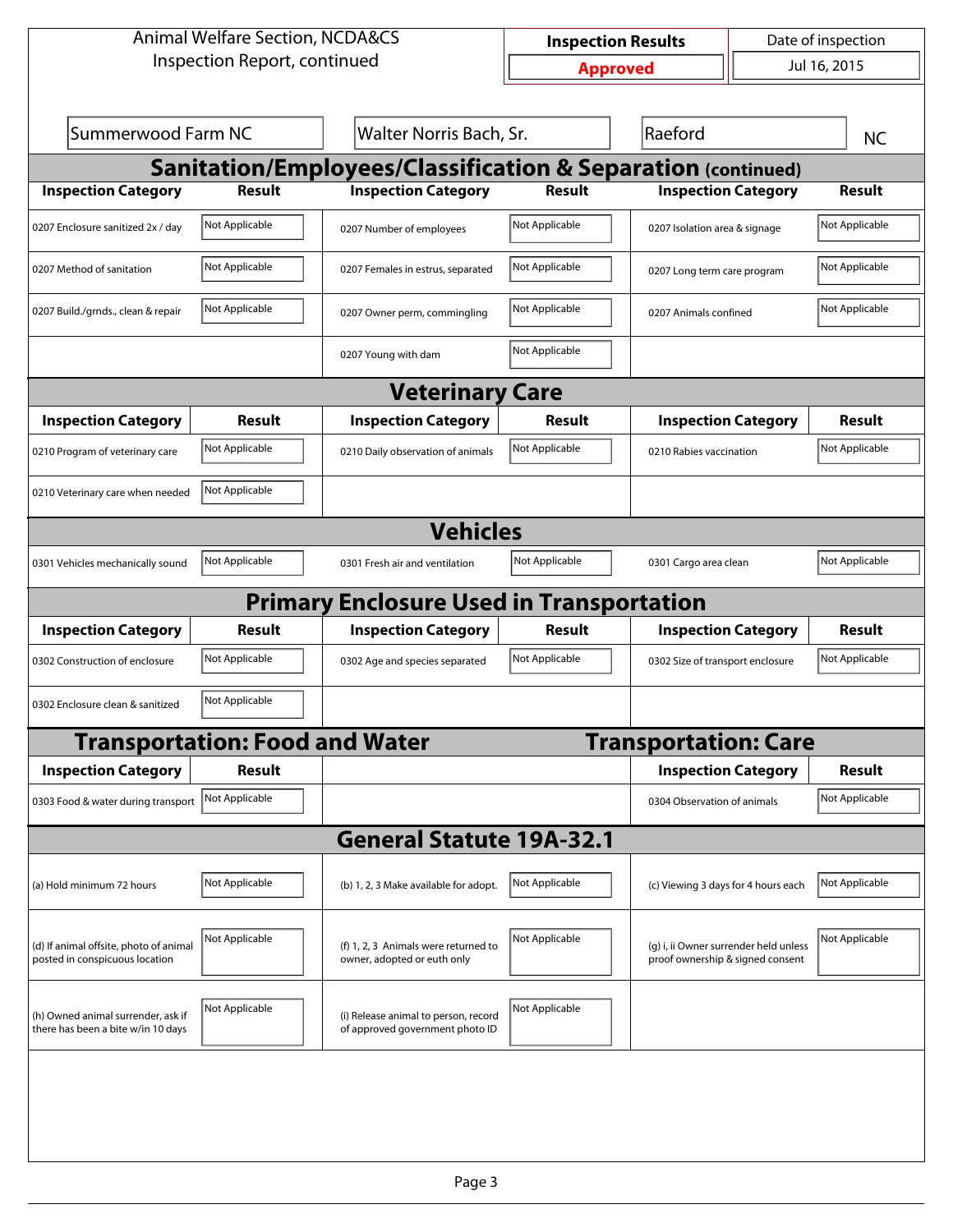|                                                                                                                  |                         | <b>Inspection Results</b> | Date of inspection |  |  |  |  |  |
|------------------------------------------------------------------------------------------------------------------|-------------------------|---------------------------|--------------------|--|--|--|--|--|
|                                                                                                                  |                         | $\boxed{\blacksquare}$    | Jul 16, 2015       |  |  |  |  |  |
|                                                                                                                  |                         |                           |                    |  |  |  |  |  |
| Summerwood Farm NC                                                                                               | Walter Norris Bach, Sr. | Raeford                   |                    |  |  |  |  |  |
|                                                                                                                  |                         |                           | $\sf NC$           |  |  |  |  |  |
| Narrative Explanation                                                                                            |                         |                           |                    |  |  |  |  |  |
| No one was present on the property at the time of my arrival (11:25am); I did leave my business card on the door |                         |                           |                    |  |  |  |  |  |
| of Mr. Bach's front door, letting him know I was on the property.                                                |                         |                           |                    |  |  |  |  |  |
|                                                                                                                  |                         |                           |                    |  |  |  |  |  |
|                                                                                                                  |                         |                           |                    |  |  |  |  |  |
|                                                                                                                  |                         |                           |                    |  |  |  |  |  |
|                                                                                                                  |                         |                           |                    |  |  |  |  |  |
|                                                                                                                  |                         |                           |                    |  |  |  |  |  |
|                                                                                                                  |                         |                           |                    |  |  |  |  |  |
|                                                                                                                  |                         |                           |                    |  |  |  |  |  |
|                                                                                                                  |                         |                           |                    |  |  |  |  |  |
|                                                                                                                  |                         |                           |                    |  |  |  |  |  |
|                                                                                                                  |                         |                           |                    |  |  |  |  |  |
|                                                                                                                  |                         |                           |                    |  |  |  |  |  |
|                                                                                                                  |                         |                           |                    |  |  |  |  |  |
|                                                                                                                  |                         |                           |                    |  |  |  |  |  |
|                                                                                                                  |                         |                           |                    |  |  |  |  |  |
|                                                                                                                  |                         |                           |                    |  |  |  |  |  |
|                                                                                                                  |                         |                           |                    |  |  |  |  |  |
|                                                                                                                  |                         |                           |                    |  |  |  |  |  |
|                                                                                                                  |                         |                           |                    |  |  |  |  |  |
|                                                                                                                  |                         |                           |                    |  |  |  |  |  |
|                                                                                                                  |                         |                           |                    |  |  |  |  |  |
|                                                                                                                  |                         |                           |                    |  |  |  |  |  |
|                                                                                                                  |                         |                           |                    |  |  |  |  |  |
|                                                                                                                  |                         |                           |                    |  |  |  |  |  |
|                                                                                                                  |                         |                           |                    |  |  |  |  |  |
|                                                                                                                  |                         |                           |                    |  |  |  |  |  |
|                                                                                                                  |                         |                           |                    |  |  |  |  |  |